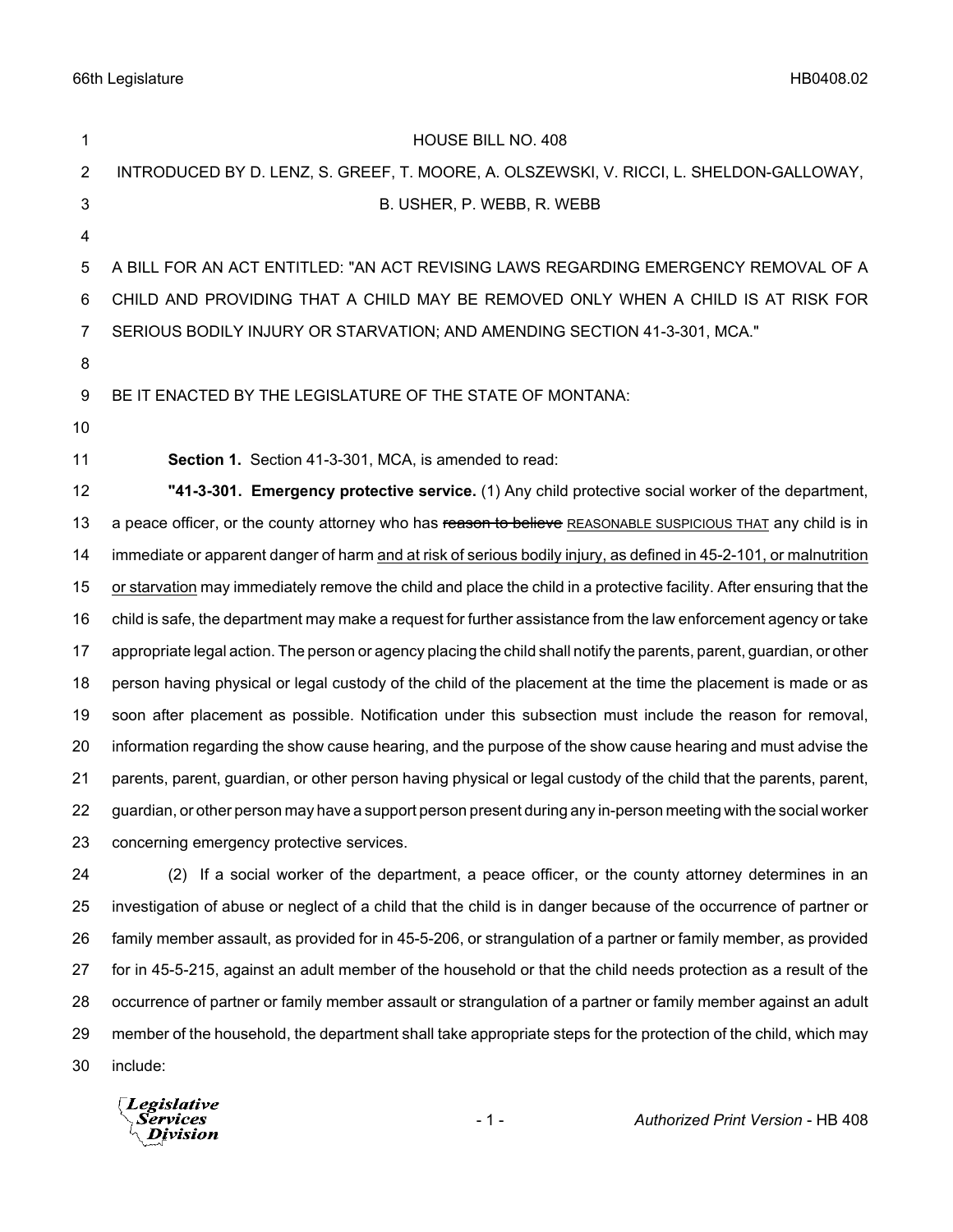66th Legislature HB0408.02

 (a) making reasonable efforts to protect the child and prevent the removal of the child from the parent or guardian who is a victim of alleged partner or family member assault or strangulation of a partner or family member;

 (b) making reasonable efforts to remove the person who allegedly committed the partner or family member assault or strangulation of a partner or family member from the child's residence if it is determined that the child or another family or household member is in danger of partner or family member assault or strangulation of a partner or family member; and

 (c) providing services to help protect the child from being placed with or having unsupervised visitation with the person alleged to have committed partner or family member assault or strangulation of a partner or family member until the department determines that the alleged offender has met conditions considered necessary to protect the safety of the child.

 (3) If the department determines that an adult member of the household is the victim of partner or family member assault or strangulation of a partner or family member, the department shall provide the adult victim with a referral to a domestic violence program.

 (4) A child who has been removed from the child's home or any other place for the child's protection or care may not be placed in a jail.

 (5) The department may locate and contact extended family members upon placement of a child in out-of-home care. The department may share information with extended family members for placement and case planning purposes.

 (6) [Except as provided in 41-3-305,] if a child is removed from the child's home by the department, a child protective social worker shall submit an affidavit regarding the circumstances of the emergency removal to the county attorney and provide a copy of the affidavit to the parents or guardian, if possible, within 2 working days of the emergency removal. An abuse and neglect petition must be filed within 5 working days, excluding weekends and holidays, of the emergency removal of a child unless arrangements acceptable to the agency for the care of the child have been made by the parents or voluntary protective services are provided pursuant to 41-3-302.

 (7) Except as provided in the federal Indian Child Welfare Act, if applicable, a show cause hearing must be held within 20 days of the filing of the petition unless otherwise stipulated by the parties pursuant to 41-3-434. (8) If the department determines that a petition for immediate protection and emergency protective services must be filed to protect the safety of the child, the social worker shall interview the parents of the child